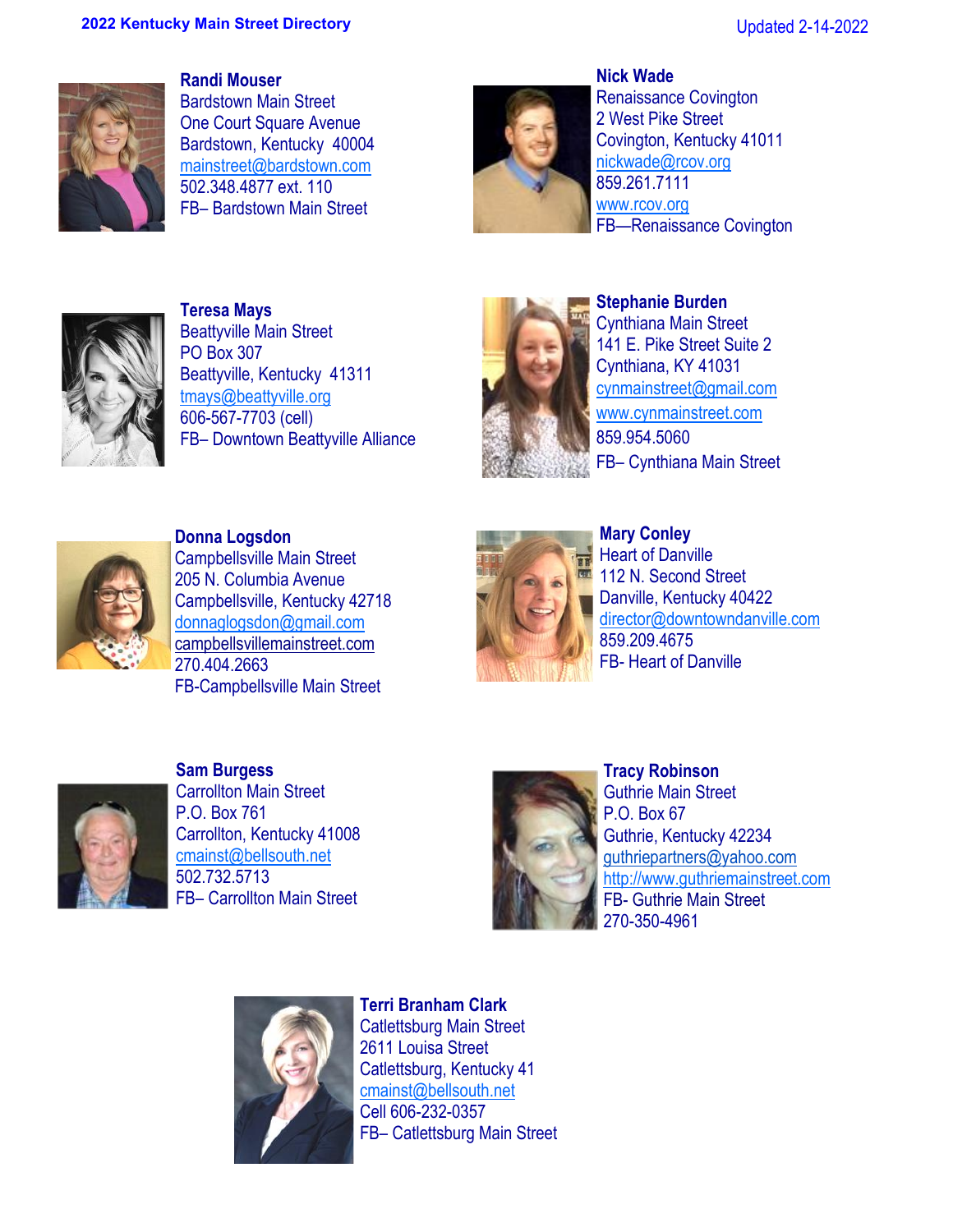

**Teresa Boling** LaGrange Main Street P.O. Box 228 [director@lagrangemainstreet.org.](mailto:director@lagrangemainstreet.org) LaGrange, Kentucky 40031 502.269.0126 FB– La Grange Kentucky Main Street



**Deana Wright**  Murray Main Street P.O. Box 143 Murray, Kentucky 42071 [murraymainstreet@murray-ky.net](mailto:murraymainstreet@murray-ky.net) 270.759.9474 FB– Downtown Murray Kentucky



**Julie Rea** London Downtown P.O. Box 3332 London, Kentucky 40741 606.224-1126 [londonkydowntown@gmail.com](mailto:londonkydowntown@gmail.com) FB/IG- londonkydowntown



**Katie Axt** Paducah Main Street 300 S. 5th Street Paducah, Kentucky 42001 [kaxt@paducahky.gov](mailto:kaxt@paducahky.gov) 270.444.8690 ext. 2687 FB—Paducah Main Street



**Caroline Reece** Maysville Main Street The Cox Building 2 East Third Street Maysville, Kentucky 41056 [carolinereece@maysvilleky.net](mailto:mattwallingford@maysvilleky.net) 606.563.5624 ext. 104 FB– Maysville Main Street



Paintsville Main Street 340 Main Street Paintsville, Kentucky 41240 www.paintsvillemainstreet.com 606.793-4006 FB– Paintsville Main Street



**Joanie Beaver**  Middlesboro Main Street P.O. Box 1156 Middlesboro, Kentucky 40965 [downtownmiddlesboro@gmail.com](mailto:downtownmiddlesboro@gmail.com) Cell 712-259-1382 FB- [Middlesboro Main Street](https://m.facebook.com/MboroMainStreet/) 



**Vicki Goode**  Perryville Main Street P.O. Box 133 207 South Buell Street Perryville, Kentucky 40468 [Vicki@downtownperryville.com](mailto:Vicki@downtownperryvill.com) 859-332-1862 Cell 859-319-9762 FB– Main Street Perryville



**Tony Pence**  Downtown Morehead, Inc. PO Box 946, 149 East Main St. Morehead, Kentucky 40351 [tonypence@gmail.com](mailto:tonypence@gmail.com) www.downtownmorehead.com 606.548.1073 FB-Downtown Morehead Inc.



**Minta Trimble**  Pikeville Main Street 243 Main Street Pikeville, Kentucky 41501 Minta.trimble@pikevilleky.gov 606.444.5284 c.606.899.2489 FB—Pikeville Main Street Program Inc.